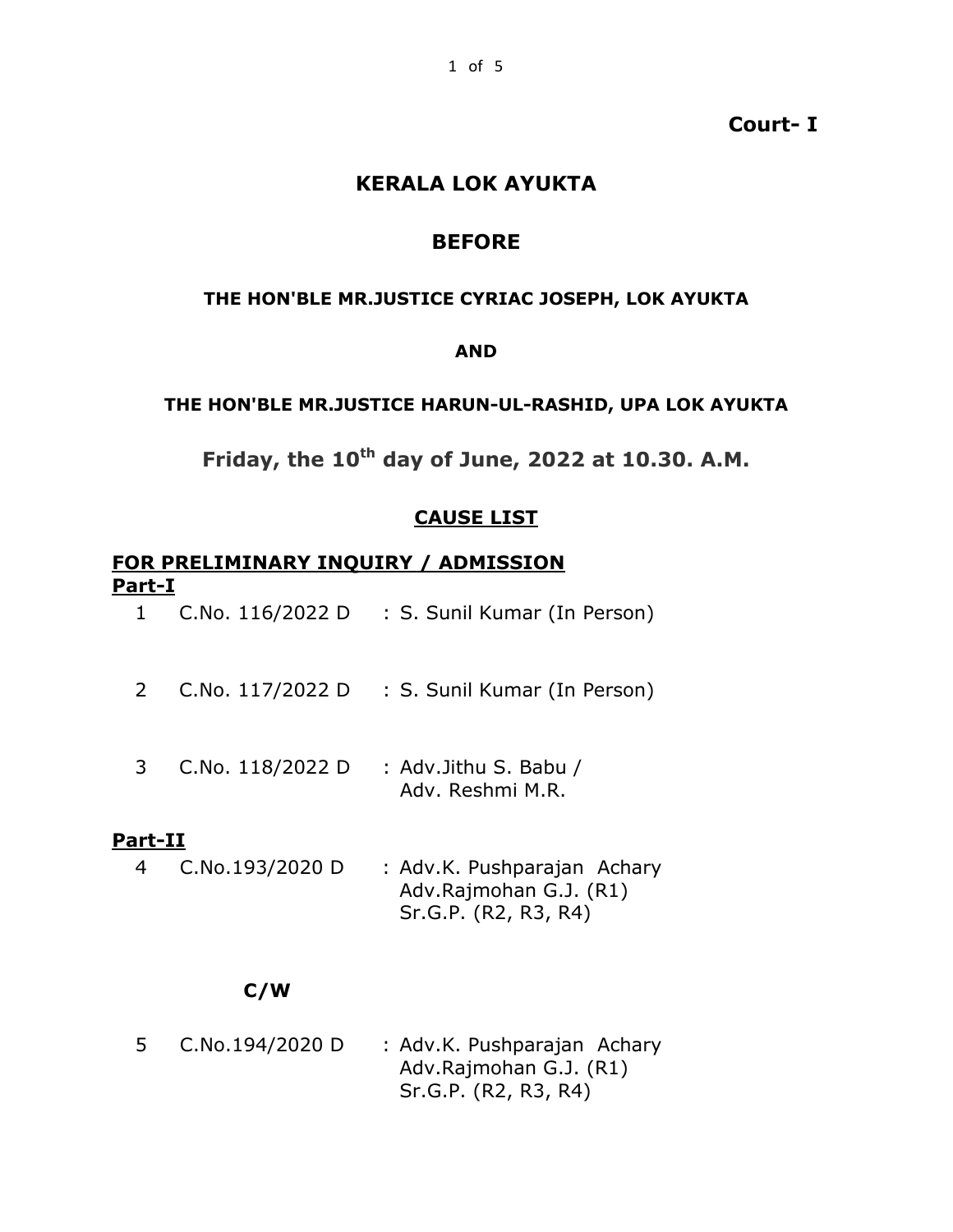## **C/W**

| 6 | C.No.195/2020 D | : Adv.K. Pushparajan Achary |
|---|-----------------|-----------------------------|
|   |                 | Adv.Rajmohan G.J. (R1)      |
|   |                 | Sr.G.P. (R2, R3, R4)        |

7 C.No.145/2021 C : Adv.S.Sreekumar & Adv.S.R.K. Prathap & Adv.Rajmohan G.J.

## **FOR RETURN OF NOTICE/ APPEARANCES**

|  | C.No. 71/2022 D  | : Adv.A. Abdul Kharim & |
|--|------------------|-------------------------|
|  | I.A.No. 131/2022 | Adv. Sajad Kharim       |

# **FOR ACTION TAKEN REPORT/COMPLIANCE REPORT**

| 9 C.No.533/2015 B | : Adv.Kulathoor S.V.Premakumaran Nair & |
|-------------------|-----------------------------------------|
|                   | Adv.J.Francis                           |
|                   | Sr.G.P (R1 to R3)                       |

10 C.No.70/2020 C : Adv.K.Pushparajan Achary Sr.G.P. (R1, R2)

# **FOR EXAMINATION OF WITNESSES**

11 C.No.1263/2015 C : Adv.Philip Joseph Puthenchira Adv.R.Ram Mohan (R1, R2) Adv.S.Reghu Kumar & Adv.S.Chandramohan Nair (R3, R4) Adv.S.S.Anand (Advocate Commissioner)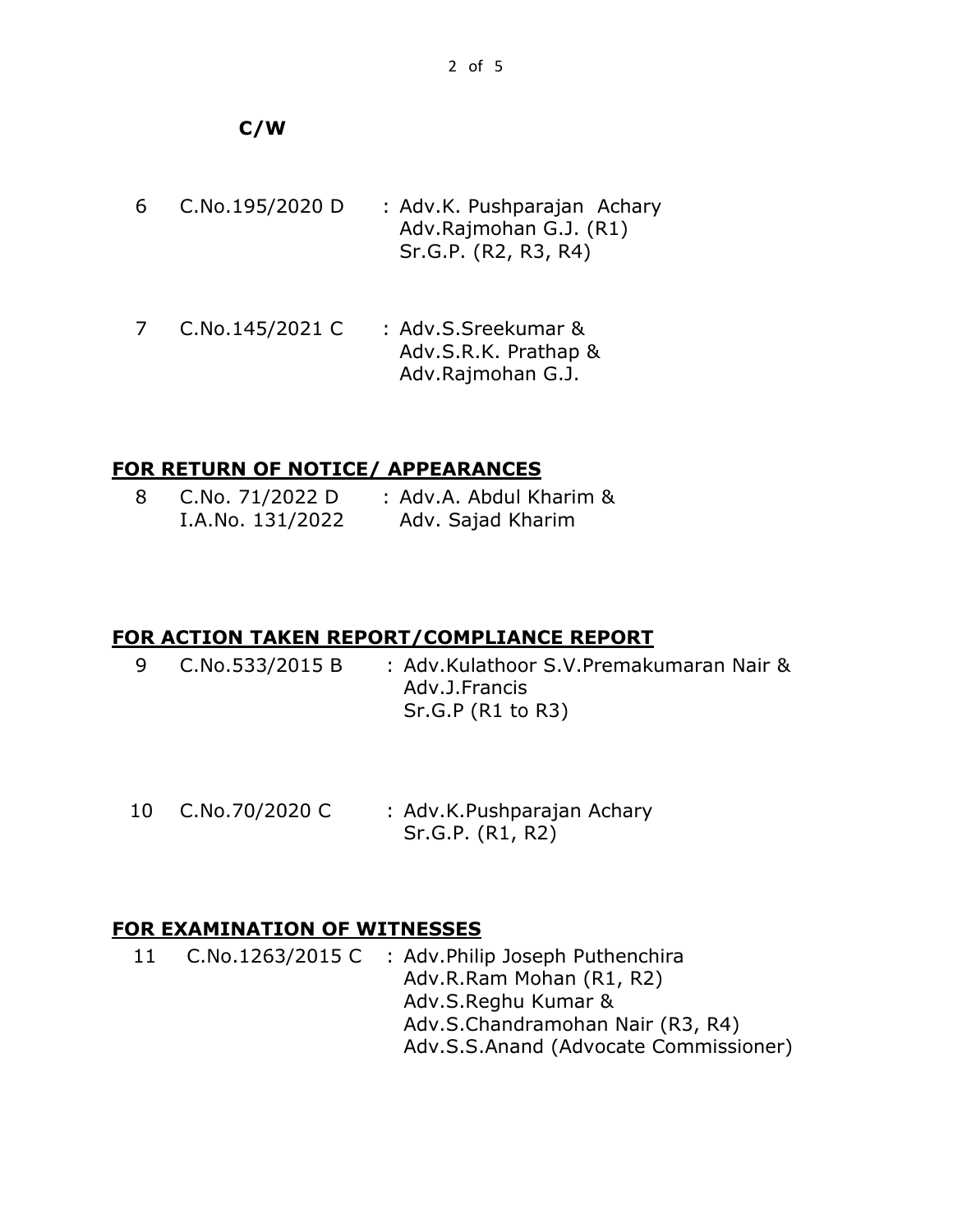### **FOR DISPOSAL**

12 C.No.91/2017 B : Adv.Babu P.Pothencode Sr.G.P. (R1 to R3) Adv.B.Vasudevan Nair (R4) Adv.Lal K. Joseph & Adv.R.Suja Madhav (R5) Adv.Linu R. Babu (R6)

### **FOR HEARING ON COMPLAINT**

13 C.No.562/2013 A : Adv.N.R.Sureshkumar Sr.G.P (R1 to R4) Adv.K.S.Jain (R6)

### **C/W**

- 14 C.No.564/2013 A : Adv.N.R.Sureshkumar Sr.G.P (R1 to R4) Adv.K.S.Jain (R6)
- 15 C.No.984/2018 C : K.Harichandran (In Person) Sr.G.P (R1, R2, R5 to R13, R16 to R18) Abubacker (R3) (In Person) Adv.Rajesh Murali (R14) Asok Kumar, DySP, VACB, Kollam (R15)

#### \*\*\*\*\*\*\*\*\*\*\*\*\*\*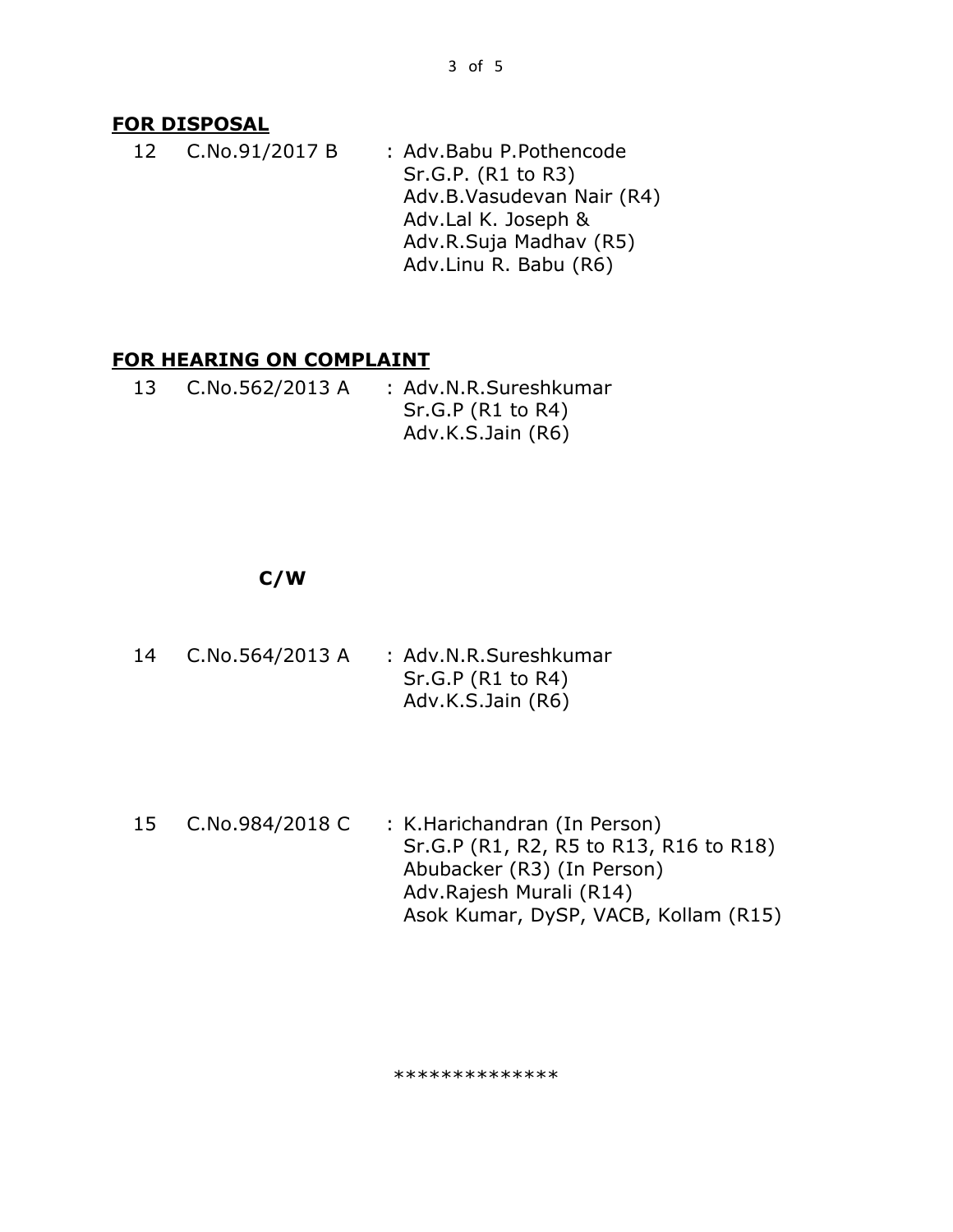### **COURT-II**

#### **KERALA LOK AYUKTA**

### **BEFORE**

#### **THE HON'BLE MR.JUSTICE BABU MATHEW P. JOSEPH, UPA LOK AYUKTA**

# **Friday, the 10th day of June, 2022 at 10.30. A.M.**

### **CAUSE LIST FOR PRELIMINARY INQUIRY / ADMISSION Part-I**

1 C.No. 115/2022 D : Adv.Sijo P. Joseph

#### **Part-II**

2 C.No.47/2021 A I.A.No. 72/2021 : Adv.Nalanchira P. Krishnankutty Sr.G.P. (R1 & R2)

### **PLEADINGS**

- 3 C.No.28/2021 C I.A.No.280/2021 : Adv.A.M.Mukthar Adv.B.Vasudevan Nair, SC for Kerala University (R1) Adv.N.Anilkumar (R2)
- 4 C.No. 10/2022 A I. A.No.37/2022 I.A.No.164/2022 I.A.No. 190/2022 : Adv. T.L.Sreeram Adv.V.Bhuvanendran Nair (R1) Mohanan Nair (R2) (In Person)

### **FOR STAY REPORT**

5 C.No. 482/2018 A : Adv.S.Mohana Kumaran Nair Sr.G.P. (R1 & R2)